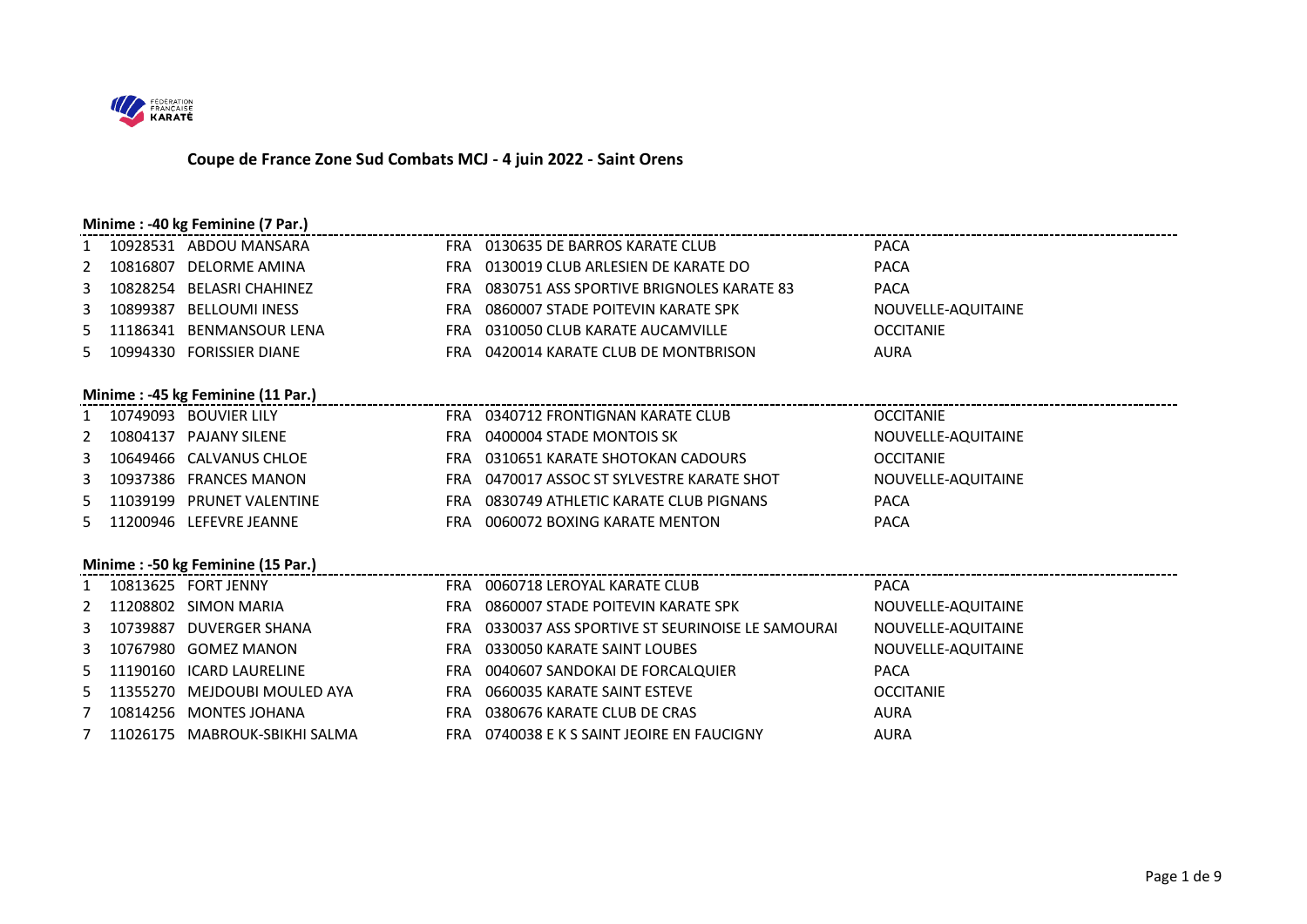# **Minime : -55 kg Feminine (12 Par.)**

|   | 10995747 MARCHAND ANDREA                                | FRA    0300717 JUDO CLUB VILLENEUVE SECTION KARATE                     | <b>OCCITANIE</b>   |
|---|---------------------------------------------------------|------------------------------------------------------------------------|--------------------|
| 2 | 10666011 HERNANDEZ LINA                                 | FRA 0300716 TEAM OUISSA KARATE NIMES                                   | <b>OCCITANIE</b>   |
| 3 | 11019178 HAMRIA LINA                                    |                                                                        | <b>OCCITANIE</b>   |
| 3 | 11258902 MAJHOUDI SARA                                  |                                                                        | <b>OCCITANIE</b>   |
| 5 | 10853123 HRIZI SORAYA                                   | FRA 0820011 CASTELSARRASIN KARATE                                      | <b>OCCITANIE</b>   |
| 5 | 11039233 FAGROUCH WIDAD                                 | FRA 0830749 ATHLETIC KARATE CLUB PIGNANS                               | <b>PACA</b>        |
| 7 | 10917535 BARTHELEMY SOANA                               | FRA 0830749 ATHLETIC KARATE CLUB PIGNANS                               | <b>PACA</b>        |
|   | 7 10725573 MBAYE ASTOU                                  | FRA 0820003 ARTS MARTIAUX MONTALBANAIS                                 | <b>OCCITANIE</b>   |
|   |                                                         |                                                                        |                    |
|   |                                                         |                                                                        |                    |
|   | 1 10907631 DIAITE AMINATA 6820011 CASTELSARRASIN KARATE |                                                                        | <b>OCCITANIE</b>   |
|   |                                                         | 2 11237135 KROWISKI SHANA 6820003 ARTS MARTIAUX MONTALBANAIS           | <b>OCCITANIE</b>   |
| 3 | 10991292 JEBBARI NOUR EL HOUDA                          | FRA 0110646 ECOLE DE KARATE CARCASSONNE                                | <b>OCCITANIE</b>   |
| 3 | 11254740 ESSABAR MERYEM                                 | FRA 0130019 CLUB ARLESIEN DE KARATE DO                                 | PACA               |
| 5 | 10993357 BEHLERT LILLY                                  | FRA 0310698 ZANSHIN KARATE CLUB                                        | <b>OCCITANIE</b>   |
| 5 | 10835917 PIPERNO CAMILLE                                | FRA 0660035 KARATE SAINT ESTEVE                                        | <b>OCCITANIE</b>   |
|   |                                                         |                                                                        |                    |
|   |                                                         |                                                                        |                    |
|   |                                                         | 1  10894314 LE GUILLOU BENJAMIN FRA  0860007 STADE POITEVIN KARATE SPK | NOUVELLE-AQUITAINE |
| 2 | 10888686 CHAIBI SOUFIAN                                 | FRA    0860007 STADE POITEVIN KARATE SPK                               | NOUVELLE-AQUITAINE |
| 3 | 10734477 DIAZ ESTEBAN                                   | FRA 0310618 KARATE CLUB REVEL                                          | <b>OCCITANIE</b>   |
| 3 | 10905558 DURIEU ETHAN                                   | FRA 0300717 JUDO CLUB VILLENEUVE SECTION KARATE                        | <b>OCCITANIE</b>   |
| 5 | 10746993 FALAHE AMINE                                   | FRA 0660035 KARATE SAINT ESTEVE                                        | <b>OCCITANIE</b>   |
| 5 | 11358463 DAILLOUX CLEMENT                               | FRA 0640016 KARATE CLUB DE LONS                                        | NOUVELLE-AQUITAINE |
| 7 | 10792775 DUCATEL ELISAMA                                | FRA 0400009 CL AMICAL MORCENAIS KARATE                                 | NOUVELLE-AQUITAINE |
|   | 7 10753109 JUAN MAHEIDINE                               | FRA 0420015 DOJO DE VILLARS                                            | <b>AURA</b>        |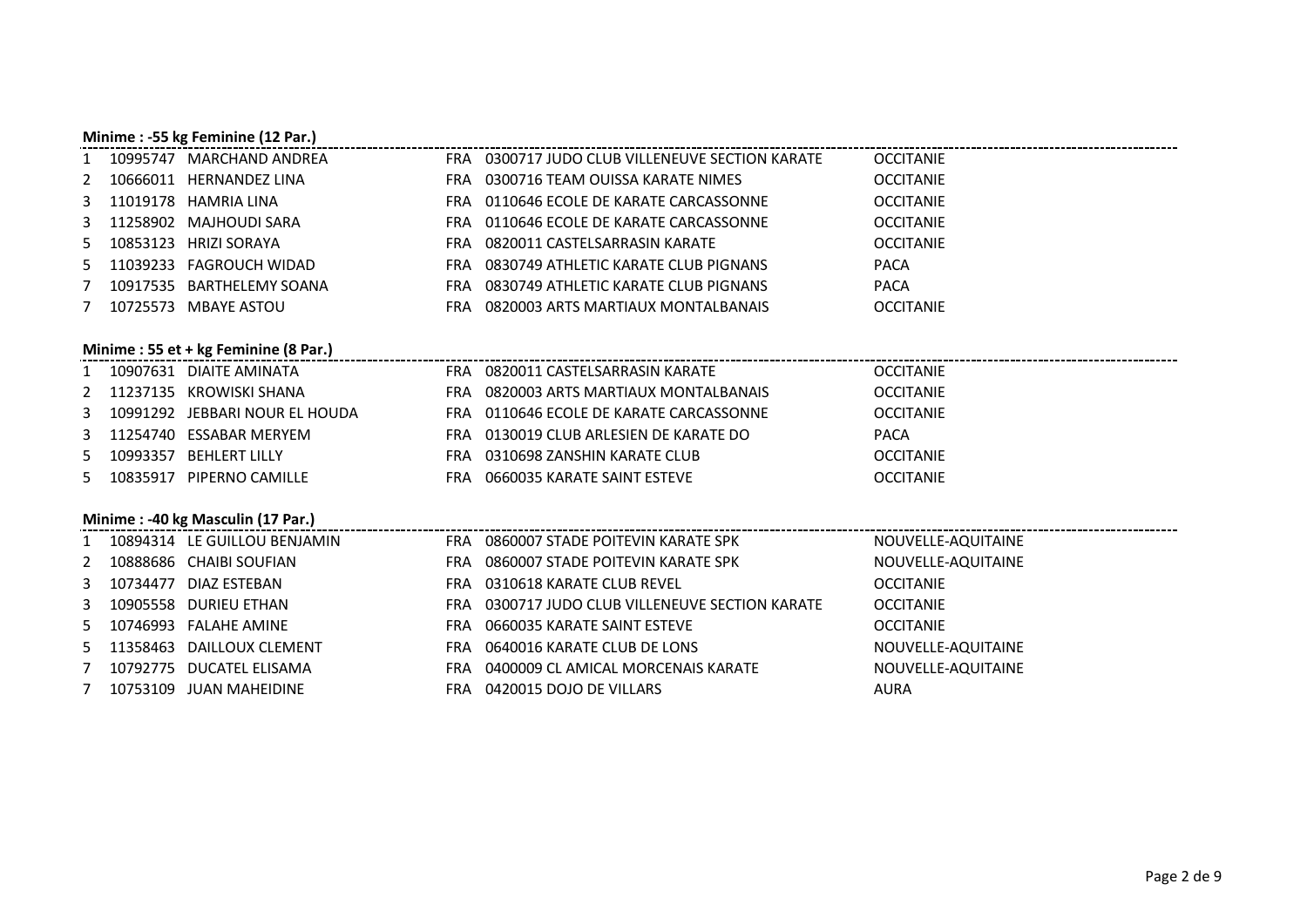## **Minime : -45 kg Masculin (17 Par.)**

|             | 10666727 ROCHER ERWAN                                                  |     | FRA 0690061 KARATE CLUB DE VILLEFRANCHE         | <b>AURA</b>        |
|-------------|------------------------------------------------------------------------|-----|-------------------------------------------------|--------------------|
| 2           | 10739997 BENHEDI OMAR                                                  |     | FRA 0830063 KARATE CLUB GARDEEN                 | <b>PACA</b>        |
| 3           | 11102053 EL MOKADDEM WALID                                             |     | FRA  0860007 STADE POITEVIN KARATE SPK          | NOUVELLE-AQUITAINE |
| 3           | 10908674 JAMBART MAXENCE                                               |     | FRA 0870615 AMICALE LAIQUE DE CONDAT SUR VIENNE | NOUVELLE-AQUITAINE |
| 5.          | 11004228 DAHMANI ILYASS                                                | FRA | 0830751 ASS SPORTIVE BRIGNOLES KARATE 83        | <b>PACA</b>        |
| 5.          | 10910212 ACCART - PUY NOAH                                             |     | FRA 0660035 KARATE SAINT ESTEVE                 | <b>OCCITANIE</b>   |
| 7           | 11128911 FERNANDEZ-CAUHAPE MATHEOS                                     |     | FRA 0640016 KARATE CLUB DE LONS                 | NOUVELLE-AQUITAINE |
| $7^{\circ}$ | 11007721 AMMARI RAYAN                                                  |     | FRA 0130019 CLUB ARLESIEN DE KARATE DO          | <b>PACA</b>        |
|             |                                                                        |     |                                                 |                    |
|             | Minime: -50 kg Masculin (11 Par.)                                      |     |                                                 |                    |
|             | 1 11132040 PILIA NOA                                                   |     | FRA 0420623 SEIGYO KARATE CLUB DE CELLIEU       | AURA               |
| 2           | 10955026 LATOUR FLORIAN                                                |     | FRA 0310607 ECOLE DE KARATE VILLENEUVOISE       | <b>OCCITANIE</b>   |
| 3           | 10900700 GANOFSKY LOHANN                                               |     | FRA 0060121 KARATE CHALLENGER GRASSE            | <b>PACA</b>        |
| 3           | 10853742 OUTTERYCK ANTOINE                                             |     | FRA 0420623 SEIGYO KARATE CLUB DE CELLIEU       | AURA               |
| 5.          | 11356202 GABRIELYAN ARMEN                                              |     | FRA 0460603 KARATE CLUB FIGEAC                  | <b>OCCITANIE</b>   |
| 5.          | 10905806 KROWISKI DEVAN                                                |     | FRA 0820003 ARTS MARTIAUX MONTALBANAIS          | <b>OCCITANIE</b>   |
|             |                                                                        |     |                                                 |                    |
|             | Minime: -55 kg Masculin (10 Par.)<br>minime: -55 kg Masculin (10 Par.) |     |                                                 |                    |
|             | 1 10983179 ROCCA RUBEN                                                 |     | FRA 0130634 DOJO FUDO SHIN                      | <b>PACA</b>        |
| 2           | 10645906 BOUGHANMI ELYES                                               |     | FRA 0830680 SAMOURAI TOULON VAR KARATE          | <b>PACA</b>        |
| 3           | 10735204 ASIAN ASHOT                                                   |     | FRA    0330003 ECOLE KARATE DO GRADIGNAN        | NOUVELLE-AQUITAINE |
| 3           | 10801642 OLIVOTTO STAN                                                 |     | FRA 0330106 DOJO LANTONNAIS                     | NOUVELLE-AQUITAINE |
| 5.          | 11125886 BAHURLET LOAN                                                 |     | FRA 0640016 KARATE CLUB DE LONS                 | NOUVELLE-AQUITAINE |
| 5.          | 10861031 LEMOINE TOMAS                                                 |     | FRA 0310014 FENOUILLET KARATE CLUB              | <b>OCCITANIE</b>   |
| 7           | 10752089 SABRI MEDJI DAVIN                                             |     | FRA 0820003 ARTS MARTIAUX MONTALBANAIS          | <b>OCCITANIE</b>   |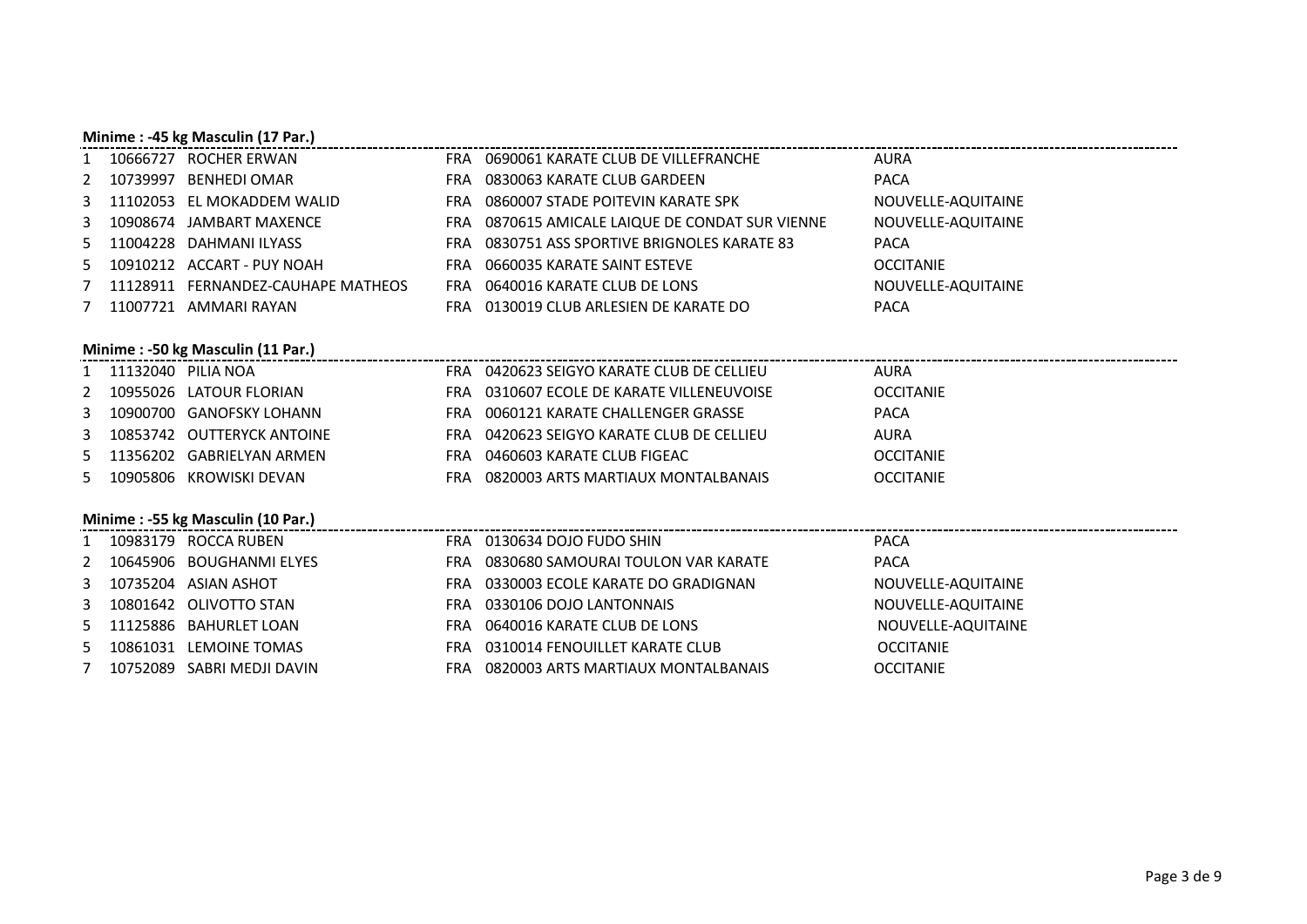## **Minime : -60 kg Masculin (11 Par.)**

|    | 10770164 AGREBI MEHDI                                     | FRA 0060121 KARATE CHALLENGER GRASSE         | <b>PACA</b>                      |
|----|-----------------------------------------------------------|----------------------------------------------|----------------------------------|
| 2  | 11189852 MIKDAM ADAM                                      | FRA 0110646 ECOLE DE KARATE CARCASSONNE      | <b>OCCITANIE</b>                 |
| 3  | 10715884 ESSOUGRATI NIZAR                                 | FRA 0300716 TEAM OUISSA KARATE NIMES         | <b>OCCITANIE</b>                 |
| 3  | 10728824 GERACE ANTHONY                                   | FRA 0060072 BOXING KARATE MENTON             | <b>PACA</b>                      |
| 5. | 10682060 DA ROCHA NAHEL                                   | FRA 0380627 KARATE GRENOBLE HOCHE            | <b>AURA</b>                      |
| 5. | 10907536 LHUILLIER MATHIS                                 | FRA 0860007 STADE POITEVIN KARATE SPK        | NOUVELLE-AQUITAINE               |
| 7  | 10983178 KUPELIAN TONY                                    | FRA 0130634 DOJO FUDO SHIN                   | <b>PACA</b>                      |
|    |                                                           |                                              |                                  |
|    | Minime: -65 kg Masculin (3 Par.)                          |                                              |                                  |
|    | 1 11168351 VASSEUR NATHAN                                 | FRA 0300716 TEAM OUISSA KARATE NIMES         | <b>OCCITANIE</b>                 |
| 2  | 10665642 GIARD ANTHONY                                    | FRA 0130005 KARATE CLUB FOSSEEN              | <b>PACA</b>                      |
|    | 3 10820368 UZAN AARON                                     | FRA 0130005 KARATE CLUB FOSSEEN              | <b>PACA</b>                      |
|    |                                                           |                                              |                                  |
|    | Minime: 65 et + kg Masculin (6 Par.)                      |                                              |                                  |
|    | 1 10840688 BLANC KEVIN                                    | FRA 0330079 U S ST CIERS SECTION KARATE      | NOUVELLE-AQUITAINE               |
| 2  | 11132341 DAOUDI MOHAMMED                                  | FRA 0830751 ASS SPORTIVE BRIGNOLES KARATE 83 | <b>PACA</b>                      |
| 3  | 10817673 LAWSON-HELOU LATEVI-MAT FRA 0300620 SANSHIN DOJO |                                              | <b>OCCITANIE</b>                 |
| 3  | 10978730 ZOUAOUI ANIS                                     | FRA 0420650 KARATE CLUB SAINT JEANDAIRE      | <b>AURA</b>                      |
|    | 5 11061488 ABDALLAH MATHIS                                | FRA 0460603 KARATE CLUB FIGEAC               | <b>OCCITANIE</b>                 |
|    |                                                           |                                              |                                  |
|    | Minime: -35 kg Feminine (1 Par.)                          |                                              |                                  |
|    | 1 11021070 GLANGEAUD MELISSA                              | FRA 0860007 STADE POITEVIN KARATE SPK        | NOUVELLE-AQUITAINE               |
|    |                                                           |                                              |                                  |
|    |                                                           |                                              |                                  |
|    | 1 11082239 ALEM EDDIE                                     | FRA 0830063 KARATE CLUB GARDEEN              | <b>PACA</b>                      |
| 2  | 10904997 SCARFONE HUGO                                    | FRA 0830751 ASS SPORTIVE BRIGNOLES KARATE 83 | <b>PACA</b>                      |
| 3  | 11042934 ICHOU YOUSSEF                                    | FRA 0710015 S K C MACON                      | <b>BOURGOGNE - FRANCHE-COMTE</b> |
| 3  | 10831563 SANDY LOIS                                       | FRA 0310715 IMPACT KARATE 31                 | <b>OCCITANIE</b>                 |
| 5. | 11161069 MEFTAH ANAS                                      | FRA 0310784 SHIN SEKAI KARATE                | <b>OCCITANIE</b>                 |
|    | 5 11020889 RONDARD GATIEN                                 | FRA 0420616 KARATE CLUB DE FIRMINY           | <b>AURA</b>                      |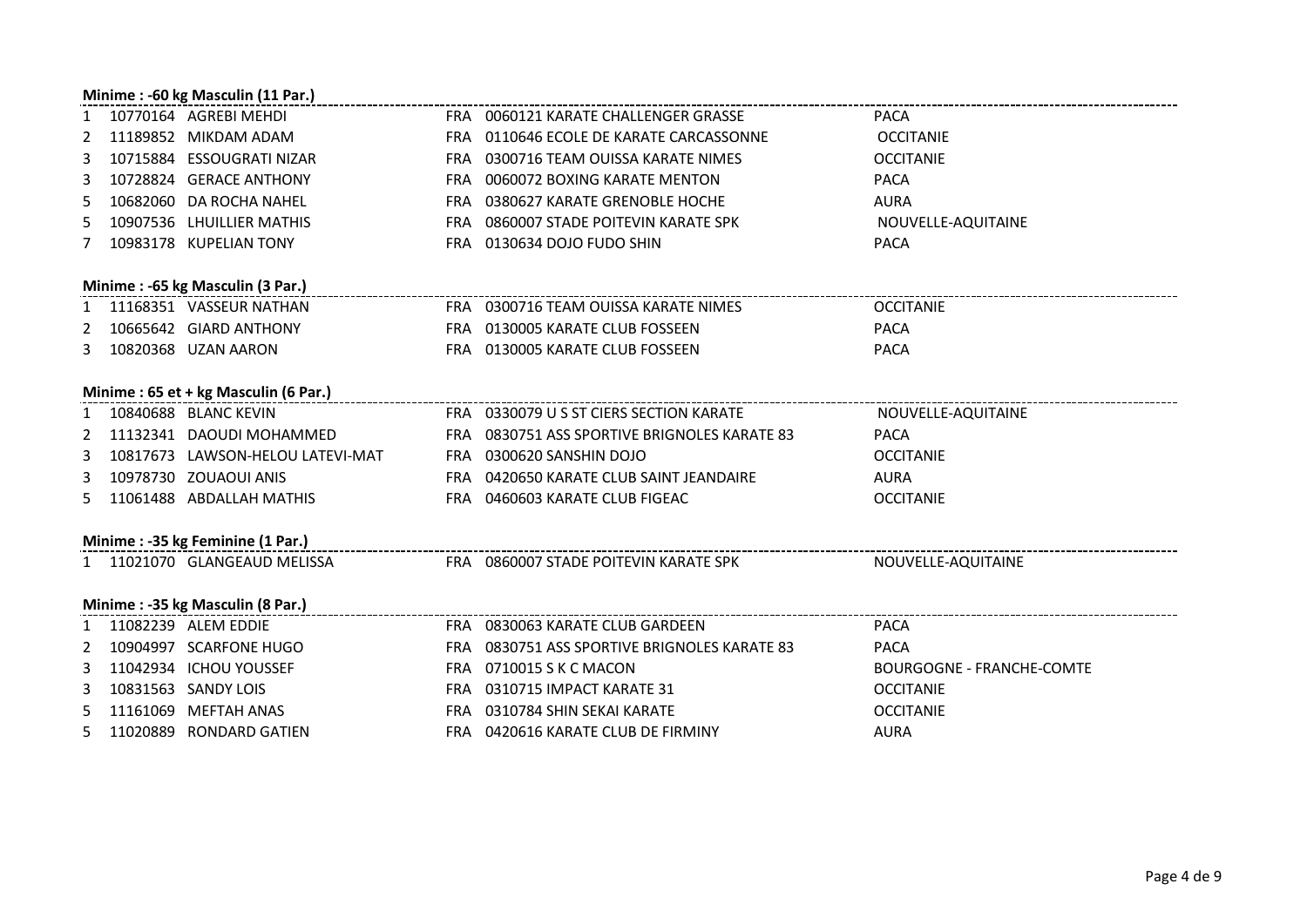|               | Cadet: -40 kg Masculin (2 Par.) |                                   |            |                                          |                    |  |  |  |
|---------------|---------------------------------|-----------------------------------|------------|------------------------------------------|--------------------|--|--|--|
|               |                                 | 1 10646359 GLANGEAUD RUDI         |            | FRA 0860007 STADE POITEVIN KARATE SPK    | NOUVELLE-AQUITAINE |  |  |  |
|               |                                 | 2 11077748 POLIZZI JORIS          |            | FRA 0060072 BOXING KARATE MENTON         | <b>PACA</b>        |  |  |  |
|               |                                 |                                   |            |                                          |                    |  |  |  |
|               |                                 | Cadet : -45 kg Masculin (2 Par.)  |            |                                          |                    |  |  |  |
|               |                                 | 1 10656546 CASTANHEIRA MATEO      |            | FRA 0640016 KARATE CLUB DE LONS          | NOUVELLE-AQUITAINE |  |  |  |
| $\mathcal{P}$ |                                 | 11082004 PEDEGAITHS NOE           |            | FRA 0310028 ACADEMIE MARTIALE DE KARATE  | <b>OCCITANIE</b>   |  |  |  |
|               |                                 |                                   |            |                                          |                    |  |  |  |
|               |                                 |                                   |            |                                          |                    |  |  |  |
|               |                                 | Cadet : -52 kg Masculin (16 Par.) |            |                                          |                    |  |  |  |
|               |                                 | 1 10771838 FERRAN LANDRY          |            | FRA 0310715 IMPACT KARATE 31             | <b>OCCITANIE</b>   |  |  |  |
| 2             |                                 | 10550835 CHARLET MEHDL            |            | FRA 0310715 IMPACT KARATE 31             | <b>OCCITANIE</b>   |  |  |  |
|               |                                 | 10795762 AZZOUG SOFIANE           |            | FRA 0130640 SIK PHOCEEN                  | <b>PACA</b>        |  |  |  |
| 3             |                                 | 10648586 AMADOR LOHAN             |            | FRA 0660035 KARATE SAINT ESTEVE          | <b>OCCITANIE</b>   |  |  |  |
| 5.            |                                 | 10567002 GUIDER RAYANE            | <b>FRA</b> | 0830063 KARATE CLUB GARDEEN              | <b>PACA</b>        |  |  |  |
| 5.            |                                 | 11077756 CAZAL ALEX               | FRA        | 0060072 BOXING KARATE MENTON             | <b>PACA</b>        |  |  |  |
| 7             |                                 | 10808614 BENMOUSSA AISSA          |            | FRA 0130739 KARATE CLUB CHATEAURENARDAIS | <b>PACA</b>        |  |  |  |
|               |                                 | 11417532 KASMI ADAM               |            | FRA 0130640 SIK PHOCEEN                  | <b>PACA</b>        |  |  |  |
|               |                                 |                                   |            |                                          |                    |  |  |  |
|               |                                 | Cadet : -57 kg Masculin (12 Par.) |            |                                          |                    |  |  |  |
|               |                                 | 1 10794430 AVIZOU TOM             |            | FRA 0340712 FRONTIGNAN KARATE CLUB       | <b>OCCITANIE</b>   |  |  |  |
| 2             |                                 | 10620633 HUMBERT TRISTAN          |            | FRA 0190006 BUDOKAI KARATE CLUB DE BRIVE | NOUVELLE-AQUITAINE |  |  |  |
|               |                                 | 11007509 ATIF NASSIM              |            | FRA 0110646 ECOLE DE KARATE CARCASSONNE  | <b>OCCITANIE</b>   |  |  |  |
| 3             |                                 | 10642234 LAVAUD PAUL              |            | FRA 0190006 BUDOKAI KARATE CLUB DE BRIVE | NOUVELLE-AQUITAINE |  |  |  |
| 5.            |                                 | 10688165 BEDOU LEO                | <b>FRA</b> | 0460603 KARATE CLUB FIGEAC               | <b>OCCITANIE</b>   |  |  |  |
| 5.            |                                 | 11007716 AMMARI MESSAOUD          |            | FRA 0130019 CLUB ARLESIEN DE KARATE DO   | <b>PACA</b>        |  |  |  |
| $7^{\circ}$   |                                 | 10478244 BRENUCHOT LUCAS          |            | FRA 0170604 OCEAN KARATE CLUB            | NOUVELLE-AQUITAINE |  |  |  |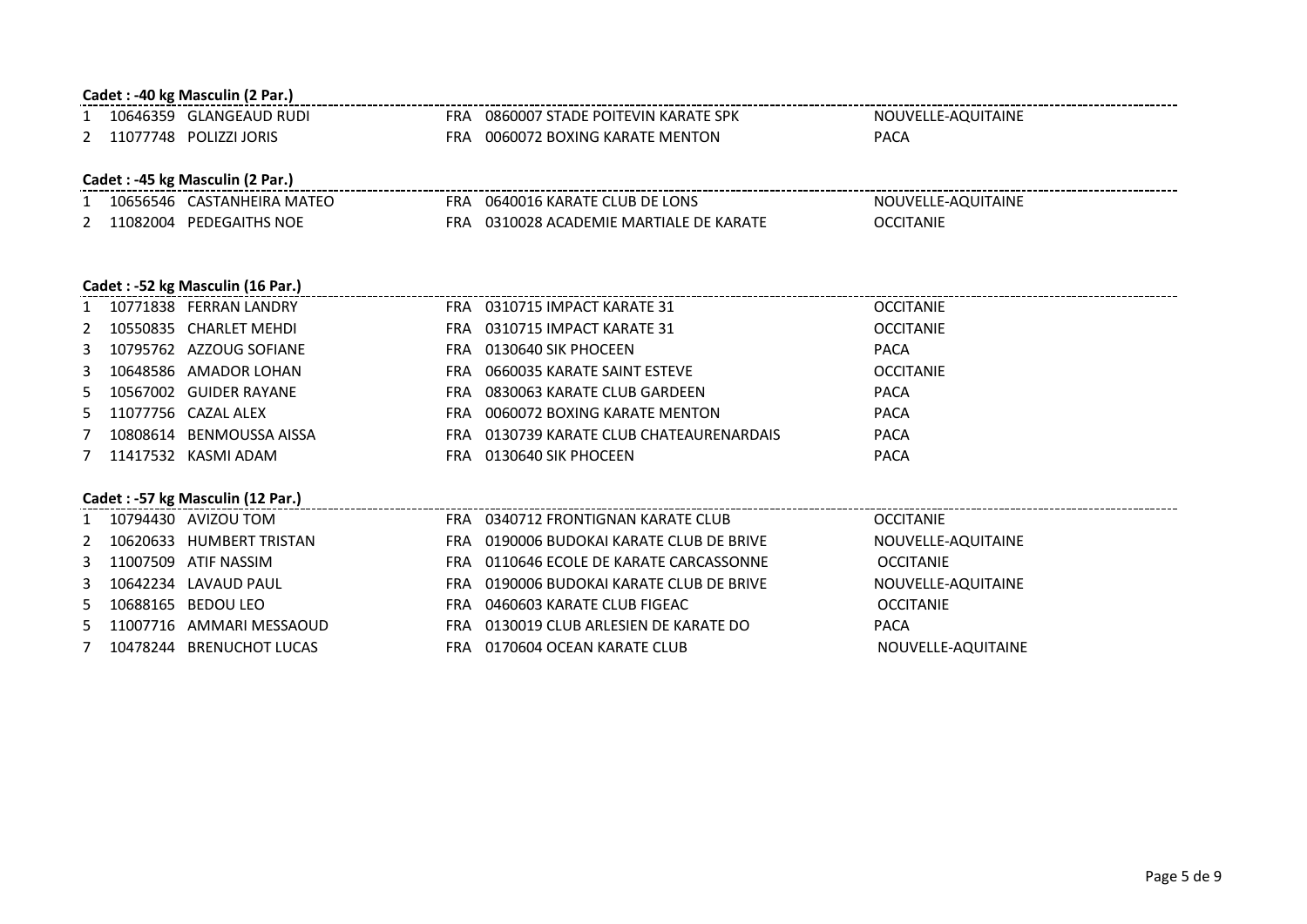## **Cadet : -63 kg Masculin (14 Par.)**

|     | 1 10587862 HERNANDEZ JEREMY                                                | FRA     0300716 TEAM  OUISSA KARATE NIMES                                                                                                                    | <b>Example 2</b> OCCITANIE       |
|-----|----------------------------------------------------------------------------|--------------------------------------------------------------------------------------------------------------------------------------------------------------|----------------------------------|
|     | 2 10854508 BORAA SAPHIR                                                    | FRA  0840633 DOJO DU CENTRE KARATE AVIGNON                                                                                                                   | <b>PACA</b>                      |
| 3   | 10725964 LAHYA HAMZA                                                       | FRA 0300613 SHOTOKAN KARATE ALESIEN                                                                                                                          | <b>OCCITANIE</b>                 |
| 3   | 10588249 JELALI NACIM                                                      | FRA 0830769 KARATE CLUB TOULONNAIS                                                                                                                           | <b>PACA</b>                      |
| 5   | 11018633 PAPEREUX YOHANN                                                   | FRA 0690077 SEN NO SEN KARATE VENISSIEUX                                                                                                                     | <b>AURA</b>                      |
| 5   | 10658439 ZELIE ESTEVAN                                                     | FRA 0170604 OCEAN KARATE CLUB                                                                                                                                | NOUVELLE-AQUITAINE               |
| 7   | 11124352 TRARI SALMANE                                                     | FRA     0300716 TEAM OUISSA KARATE NIMES                                                                                                                     | <b>OCCITANIE</b>                 |
|     | 7 10551824 KHALFAOUI YOUSRI                                                | FRA  0690041 JUDO CLUB LYON VILLEURBANNE                                                                                                                     | <b>AURA</b>                      |
|     |                                                                            |                                                                                                                                                              |                                  |
|     | Cadet : -70 kg Masculin (14 Par.)                                          |                                                                                                                                                              |                                  |
|     | 1 10766142 AKOUH MOHAMED                                                   | FRA 0300613 SHOTOKAN KARATE ALESIEN                                                                                                                          | <b>OCCITANIE</b>                 |
|     | 2 10808496 KOJFER JULES                                                    |                                                                                                                                                              | <b>PACA</b>                      |
|     | 3 10808514 HELIMI SABRI                                                    | FRA 0310715 IMPACT KARATE 31                                                                                                                                 | <b>OCCITANIE</b>                 |
| 3   | 10768349 REVEL CHION MATHIS                                                | FRA     0340015 KARATE PEZENAS SAINT THIBERY                                                                                                                 | OCCITANIE                        |
| .5. | 11226234 EL AOUNI AMMAR                                                    | FRA 0830751 ASS SPORTIVE BRIGNOLES KARATE 83                                                                                                                 | PACA                             |
|     | 5 10558612 CHAIBI AMINE                                                    | FRA 0310708 TOULOUSE FAOURETTE SPORTS                                                                                                                        | <b>OCCITANIE</b>                 |
|     |                                                                            |                                                                                                                                                              |                                  |
|     | Cadet: 70 et + kg Masculin (7 Par.)<br>Cadet: 70 et + kg Masculin (7 Par.) |                                                                                                                                                              |                                  |
|     | 1  10653944 FERNANDEZ RAYANE  FRA  0710015 S K C MACON                     |                                                                                                                                                              | <b>BOURGOGNE - FRANCHE-COMTE</b> |
|     |                                                                            | 2  10707800  GRUMEL LAURENT JUNIOR FRA  0380627 KARATE GRENOBLE HOCHE                                                                                        | <b>AURA</b>                      |
|     | 3 10717135 CODOUX LOUZANI KAIS                                             | FRA 0310037 A M DE ST JEAN                                                                                                                                   | <b>OCCITANIE</b>                 |
|     | 3 10773741 PEYROT PAUL-EMILE                                               | FRA     0640036 ANGLET KARATE CLUB                                                                                                                           | NOUVELLE-AQUITAINE               |
| .5. | 10629814 ESSOUGRATI AHMED                                                  | FRA 0300716 TEAM OUISSA KARATE NIMES                                                                                                                         | <b>OCCITANIE</b>                 |
|     |                                                                            |                                                                                                                                                              |                                  |
|     |                                                                            | $\frac{ \text{Cadet}: -47 \text{ kg} \text{ Fermi} \text{min} (2 \text{ Par.}) }{ \text{Cadet}: -1.5 \text{ kg} \text{ Fermi} \text{min} (2 \text{ Par.}) }$ |                                  |
|     | 1 10932679 DEGARDIN ANGELA                                                 | FRA  0660038 KARATE CLUB LAURENTIN                                                                                                                           | OCCITANIE                        |
|     | 2 10875312 BAALI TCHARISSE                                                 | FRA  0690041 JUDO CLUB LYON VILLEURBANNE                                                                                                                     | <b>AURA</b>                      |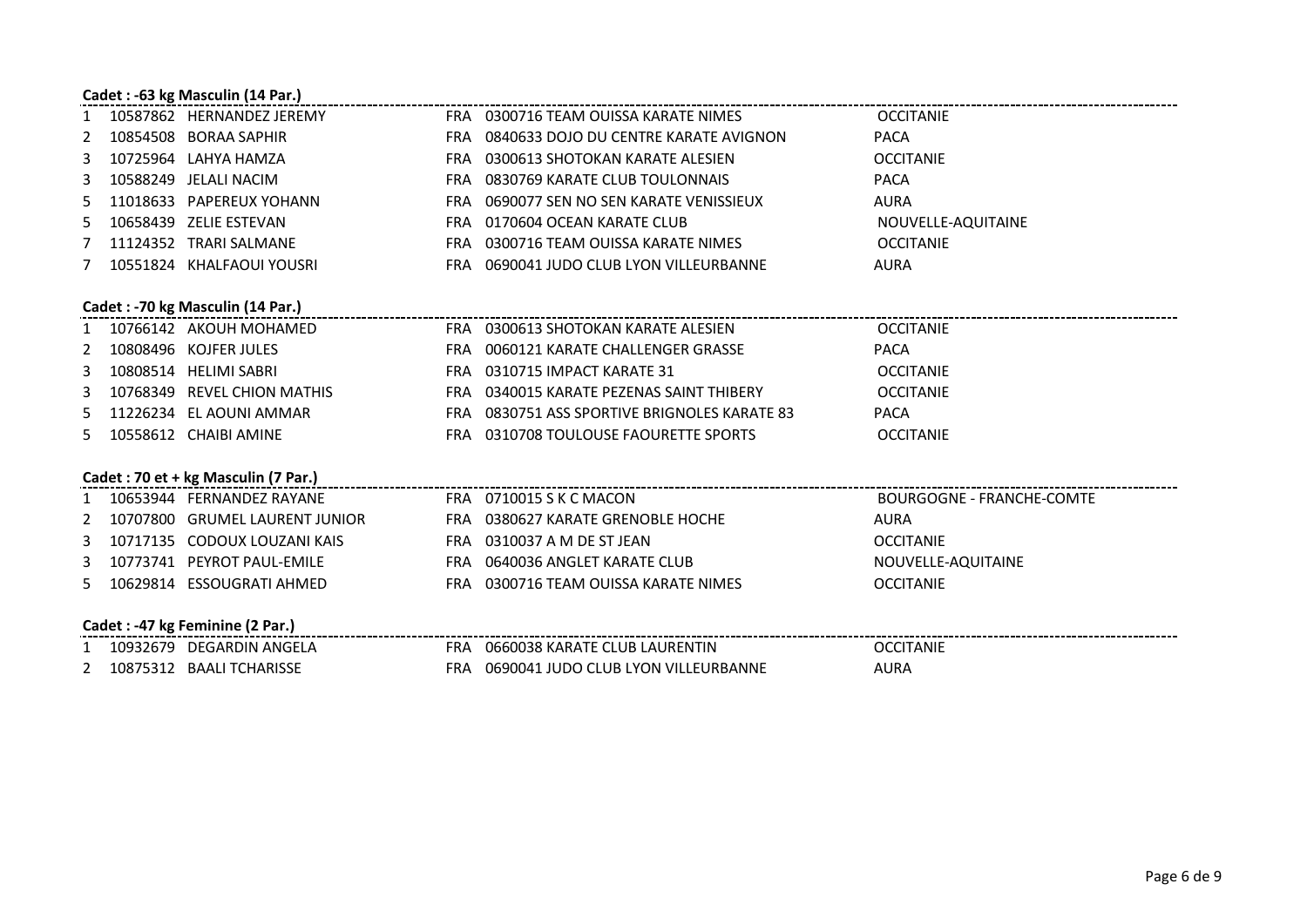## **Cadet : -54 kg Feminine (15 Par.)**

|             |                                   | 10883427 ARZUMIAN MONICA            |  | FRA 0860007 STADE POITEVIN KARATE SPK              | NOUVELLE-AQUITAINE               |  |  |  |  |  |  |
|-------------|-----------------------------------|-------------------------------------|--|----------------------------------------------------|----------------------------------|--|--|--|--|--|--|
|             |                                   | 2 10755466 DEBBAL MARYAMA           |  | FRA 0300613 SHOTOKAN KARATE ALESIEN                | <b>OCCITANIE</b>                 |  |  |  |  |  |  |
| 3           |                                   | 10636371 FALCO THALIA               |  | FRA 0380049 USJC SECTION KARATE                    | <b>AURA</b>                      |  |  |  |  |  |  |
| 3           |                                   | 10474300 DOUCHEZ INES               |  | FRA 0310804 KARATE SEN NO SEN SHAOLIN TOULOUSE     | <b>OCCITANIE</b>                 |  |  |  |  |  |  |
| 5           |                                   | 11028869 BEN AZIZ HADIL             |  | FRA 0830751 ASS SPORTIVE BRIGNOLES KARATE 83       | <b>PACA</b>                      |  |  |  |  |  |  |
| 5           |                                   | 11049136 SAADOUNE NOUSSAIMA         |  | FRA 0690061 KARATE CLUB DE VILLEFRANCHE            | <b>AURA</b>                      |  |  |  |  |  |  |
| 7           |                                   | 11057370 EL AMRI DUQUENOY HANAE     |  | FRA 0340712 FRONTIGNAN KARATE CLUB                 | <b>OCCITANIE</b>                 |  |  |  |  |  |  |
| $7^{\circ}$ |                                   | 10666826 EVRARD ANAELLE             |  | FRA 0330050 KARATE SAINT LOUBES                    | NOUVELLE-AQUITAINE               |  |  |  |  |  |  |
|             |                                   |                                     |  |                                                    |                                  |  |  |  |  |  |  |
|             | Cadet : -60 kg Feminine (12 Par.) |                                     |  |                                                    |                                  |  |  |  |  |  |  |
|             |                                   | 1 10962916 MANSOURI LEILA           |  | FRA 0300716 TEAM OUISSA KARATE NIMES               | <b>OCCITANIE</b>                 |  |  |  |  |  |  |
|             |                                   | 2 10717843 DELORME MARYAM           |  | FRA 0130019 CLUB ARLESIEN DE KARATE DO             | <b>PACA</b>                      |  |  |  |  |  |  |
| 3           |                                   | 10591777 CADET LEMOINE EMMA         |  | FRA 0330106 DOJO LANTONNAIS                        | NOUVELLE-AQUITAINE               |  |  |  |  |  |  |
| 3           |                                   | 10684527 PAYROT CHLOE               |  | FRA 0130635 DE BARROS KARATE CLUB                  | <b>PACA</b>                      |  |  |  |  |  |  |
| 5           |                                   | 10743217 HASBROUCK EVA              |  | FRA 0400004 STADE MONTOIS SK                       | NOUVELLE-AQUITAINE               |  |  |  |  |  |  |
| 5           |                                   | 10926688 SELLAMI MYRIAME            |  | FRA 0690082 CHASSIEU KARATE                        | <b>AURA</b>                      |  |  |  |  |  |  |
| 7           |                                   | 10472216 CALVANUS JULIE             |  | FRA 0310651 KARATE SHOTOKAN CADOURS                | <b>OCCITANIE</b>                 |  |  |  |  |  |  |
|             |                                   | 7 10580807 RIPOCHE LYLOU            |  | FRA 0400009 CL AMICAL MORCENAIS KARATE             | NOUVELLE-AQUITAINE               |  |  |  |  |  |  |
|             |                                   |                                     |  |                                                    |                                  |  |  |  |  |  |  |
|             |                                   | Cadet: 60 et + kg Feminine (7 Par.) |  |                                                    |                                  |  |  |  |  |  |  |
|             |                                   | 1 10669901 GLEN LACROIX ANNA        |  | FRA 0330037 ASS SPORTIVE ST SEURINOISE LE SAMOURAI | NOUVELLE-AQUITAINE               |  |  |  |  |  |  |
|             |                                   | 2 10698785 HANSALI JOU MENE         |  | FRA 0830680 SAMOURAI TOULON VAR KARATE             | <b>PACA</b>                      |  |  |  |  |  |  |
| 3           |                                   | 10741182 GHEZIEL EMMA               |  | FRA 0820621 SASORI KARATE CLUB                     | <b>OCCITANIE</b>                 |  |  |  |  |  |  |
| 3           |                                   | 10717477 ROUMAGE MARY               |  | FRA 0330106 DOJO LANTONNAIS                        | NOUVELLE-AQUITAINE               |  |  |  |  |  |  |
| 5           |                                   | 10813139 BENABDELKADER AMBRINE      |  | FRA 0300716 TEAM OUISSA KARATE NIMES               | <b>OCCITANIE</b>                 |  |  |  |  |  |  |
|             |                                   | 5 10675057 CHAIZE LOU               |  | FRA 0420011 DYNAMIC CLUB ROANNE                    | <b>PACA</b>                      |  |  |  |  |  |  |
|             |                                   |                                     |  |                                                    |                                  |  |  |  |  |  |  |
|             |                                   | Junior: -48 kg Feminine (5 Par.)    |  |                                                    |                                  |  |  |  |  |  |  |
|             |                                   | 1 10477519 DIASSINOUS MENDIL JADE   |  |                                                    | <b>PACA</b>                      |  |  |  |  |  |  |
|             |                                   | 2 11035824 BELTRAN CAMILLE          |  | FRA 0110646 ECOLE DE KARATE CARCASSONNE            | <b>OCCITANIE</b>                 |  |  |  |  |  |  |
|             |                                   | 3 10561284 GIMENEZ AURORE           |  | FRA 0130786 YASURAGI KARATE DO EYGUIERIEN          | PACA                             |  |  |  |  |  |  |
| 3           | 11073424 VIDAL KIM                |                                     |  | FRA 0340712 FRONTIGNAN KARATE CLUB                 | <b>OCCITANIE</b>                 |  |  |  |  |  |  |
|             |                                   | 5 11126132 SOYBIR ISMIHAN           |  | FRA 0710015 S K C MACON                            | <b>BOURGOGNE - FRANCHE-COMTE</b> |  |  |  |  |  |  |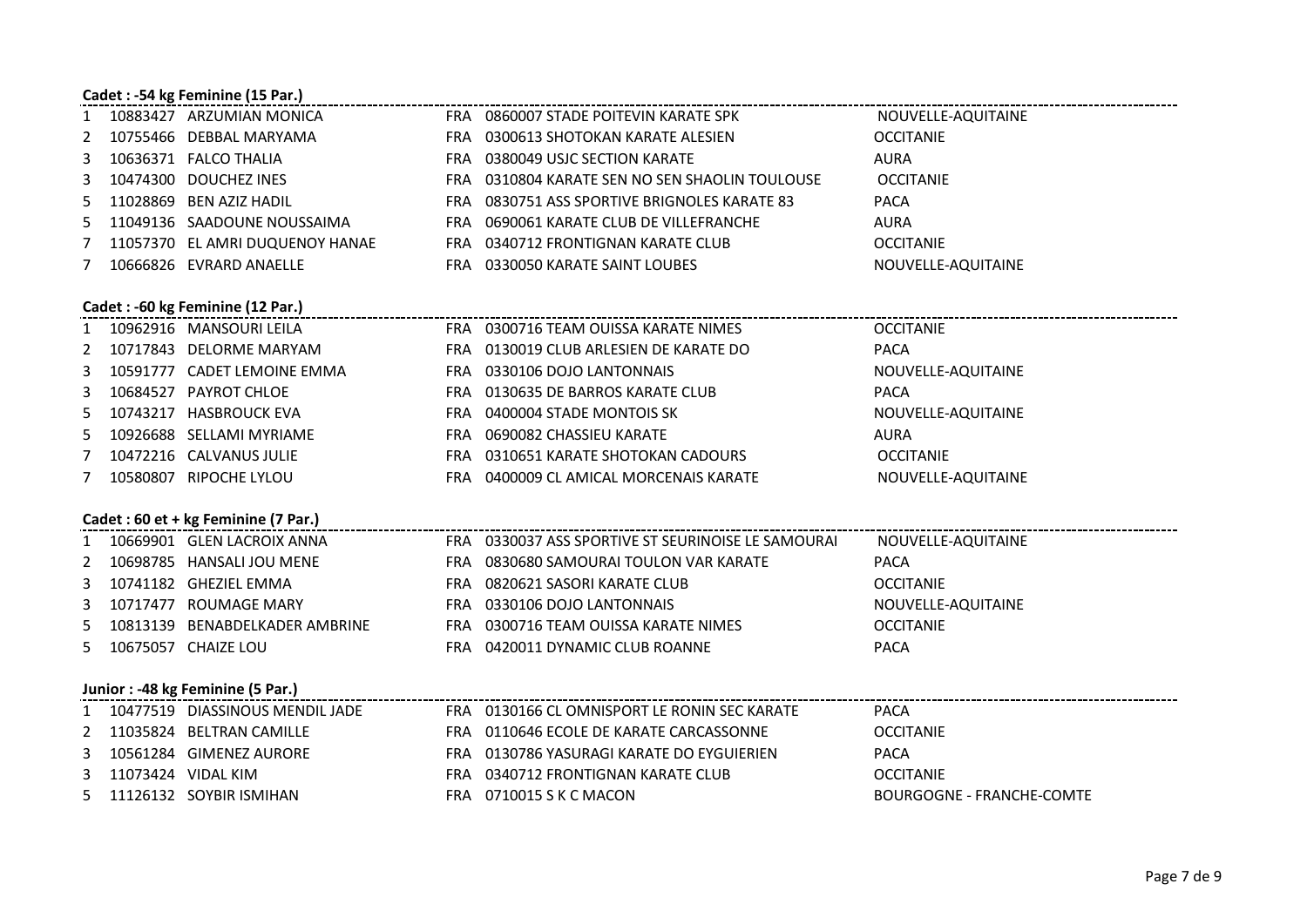### **Junior : -53 kg Feminine (6 Par.)**

|   |            | 1 10548785 GASTELIER NINA         |     | FRA 0330106 DOJO LANTONNAIS                 | NOUVELLE-AQUITAINE |
|---|------------|-----------------------------------|-----|---------------------------------------------|--------------------|
|   |            | 2 10612760 DEBBAL SALMA           | FRA | 0300613 SHOTOKAN KARATE ALESIEN             | <b>OCCITANIE</b>   |
|   |            | 3 10558953 HEDREUL LOU            |     | FRA 0310715 IMPACT KARATE 31                | <b>OCCITANIE</b>   |
|   | 3 11012957 | ABBAR IMANE                       |     | FRA 0130019 CLUB ARLESIEN DE KARATE DO      | <b>PACA</b>        |
|   |            |                                   |     |                                             |                    |
|   |            | Junior: -59 kg Feminine (12 Par.) |     |                                             |                    |
|   |            | 1 10549965 ABDESSELEM SILYA       |     | FRA 0130019 CLUB ARLESIEN DE KARATE DO      | PACA               |
|   |            | 2 10649435 OULHINT AMINA          | FRA | 0300613 SHOTOKAN KARATE ALESIEN             | <b>OCCITANIE</b>   |
|   |            | 3 10439326 BARBARIN JOHANNE       | FRA | 0380676 KARATE CLUB DE CRAS                 | AURA               |
|   |            | 3 10888685 CHAIBI OUIAM           | FRA | 0860007 STADE POITEVIN KARATE SPK           | NOUVELLE-AQUITAINE |
| 5 |            | 10808054 COLINET ORIANE           | FRA | 0310050 CLUB KARATE AUCAMVILLE              | <b>OCCITANIE</b>   |
|   |            | $5\quad 10802079$ HUMEAU AM+ëLIE  | FRA | 0820621 SASORI KARATE CLUB                  | <b>OCCITANIE</b>   |
| 7 |            | 10733332 JAMBART LAURYNE          | FRA | 0870615 AMICALE LAIQUE DE CONDAT SUR VIENNE | NOUVELLE-AQUITAINE |

### **Junior : 59 et + kg Feminine (9 Par.)**

|  | 1 10725543 KEITA ANNE CORALIE    | FRA 0860007 STADE POITEVIN KARATE SPK        | NOUVELLE-AQUITAINE |
|--|----------------------------------|----------------------------------------------|--------------------|
|  | 2 10525312 OUISSA CHAHINAZ       | FRA 0300716 TEAM OUISSA KARATE NIMES         | <b>OCCITANIE</b>   |
|  | 3 10714183 SID AHMED SOPHIA      | FRA 0830751 ASS SPORTIVE BRIGNOLES KARATE 83 | <b>PACA</b>        |
|  | 3 10587027 YASAR SABRINE         | FRA 0310708 TOULOUSE FAOURETTE SPORTS        | <b>OCCITANIE</b>   |
|  | 5 10472175 VALENTIN LOUP ANGE    | FRA 0310618 KARATE CLUB REVEL                | <b>OCCITANIE</b>   |
|  | 5 10675069 CHARRONDIERE SARAH    | FRA 0420011 DYNAMIC CLUB ROANNE              | <b>AURA</b>        |
|  |                                  |                                              |                    |
|  | Junior: -55 kg Masculin (6 Par.) |                                              |                    |
|  | 1 10376963 TOUMI NAWFEL          | FRA 0190006 BUDOKAI KARATE CLUB DE BRIVE     | NOUVELLE-AQUITAINE |
|  | 2 10814658 MONNET ENZO           | FRA 0630007 ECOLE CLERMONTOISE DE KARATE     | <b>PACA</b>        |
|  | 3 11147808 CHEYNE SASCHA         | FRA 0420616 KARATE CLUB DE FIRMINY           | <b>PACA</b>        |
|  | 3 10380403 BAUDET THEO           | FRA 0830063 KARATE CLUB GARDEEN              | <b>PACA</b>        |
|  | 5 10855131 SAIDI EYAN            | FRA 0420015 DOJO DE VILLARS                  | <b>AURA</b>        |
|  | 5 11160849 VORON ROBIN           | FRA 0420616 KARATE CLUB DE FIRMINY           | <b>AURA</b>        |